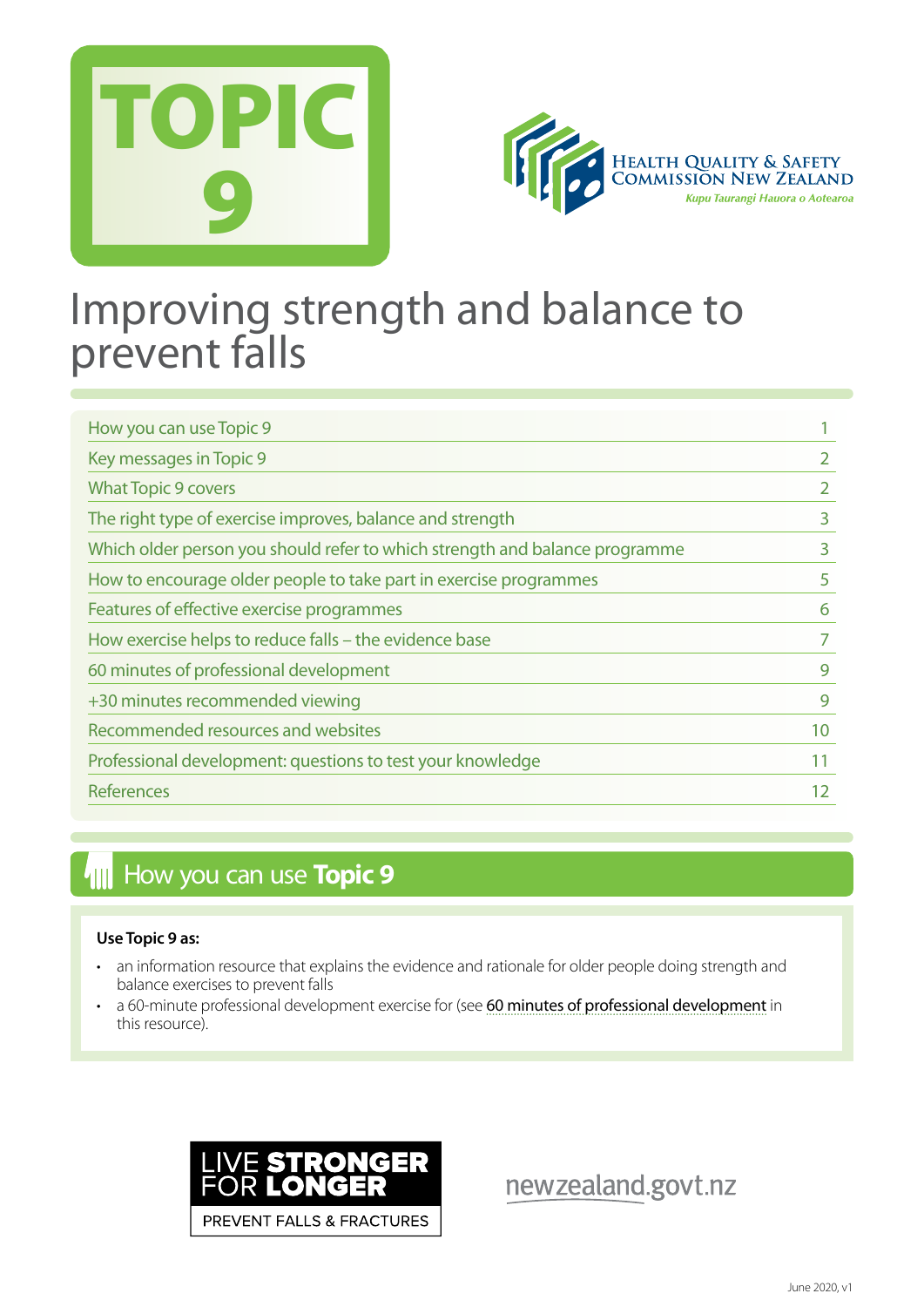## <span id="page-1-0"></span>Key messages in **Topic 9**

- Strength and balance exercise programmes can reduce falls, and even the most serious injuries from falls (such as fractures and death), in older people who live in the community. Exercise is not as consistently effective in aged residential care, but may be useful as part of integrated interventions.
- Effective strength and balance exercise programmes enable older people at risk of falls to remain independent and well at home. This may also reduce the number of older people admitted to hospital.
- Older people assessed as likely to benefit from strength and balance training should have access to effective strength and balance community group programmes designed to reduce falls. If the older person is too frail and requires a clinician-delivered approach, they should be offered an in-home programme
- Criteria endorsed by the Accident Compensation Corporation (ACC) recommend the older person should do the exercises at least two hours per week to be effective. Evidence suggests that three hours a week can be even more effective. Exercises that challenge balance are needed to prevent falls.
- The older person should be encouraged to complete the programme and then continue exercising to achieve maximum and lasting benefits. Exercises that challenge balance are needed to prevent falls.
- Many older people reject the idea they're at risk of falling. So we may need to promote the positive benefits of exercise programmes on their health, wellbeing and independence.

## What **Topic 9** covers

Topic 9 explains how exercise helps to prevent falls in older people. As health professionals, we want to offer appropriate, evidence-informed advice and referrals.

Certain types of exercise programme are effective in reducing the number of older people who have a fall and the number of falls that older people have (Sherrington et al 2019).

In particular, older people with balance problems, muscle weakness, unsteady gait or mobility limitations are much more likely to fall. Exercises designed to improve their balance and increase their strength help reduce the risk that older people will fall (Sherrington et al 2019; de Souto Barreto et al 2018).

International guidelines from the National Institute for Health and Care Excellence, the American Physical Therapy Association, the American Geriatrics Society and British Geriatrics Society, and the Centers for Disease Control and Prevention (CDC) all recommend strength and balance exercises for older people to prevent falls (Avin et al 2015; Kenny et al 2011; National Institute for Health and Care Excellence 2013; Stevens and Burns 2015). [Cost-effectiveness analyses](https://www.hqsc.govt.nz/our-programmes/reducing-harm-from-falls/publications-and-resources/publication/2886) have shown exercise programmes that prevent falls are good value for the health dollar (Carande-Kulis et al 2015; Robertson et al 2001; Deverall et al 2017; Winser et al 2020).

The ACC, in collaboration with the Health Quality & Safety Commission (the Commission), the Ministry of Health, district health boards, clinicians and carers set up national programmes in 2016 to prevent and treat falls in older people.

Two technical advisory groups reviewed the evidence and recommended best practice guidelines for inhome and community group strength and balance programmes. This built on work already carried out by the Commission on preventing harm from falls.

The technical advisory groups applied the evidence base and developed independent reports on in-home and community group strength and balance **[criteria](#page-5-0)** with recommendations to ACC (Technical Advisory Group for Community Group Strength and Balance Programmes 2016; Technical Advisory Group for In-home Strength and Balance Programmes 2016).

Those recommendations formed the core of the cross-agency, whole-of-system approach to creating national access to safe and effective community and in-home strength and balance programmes.  $\bullet$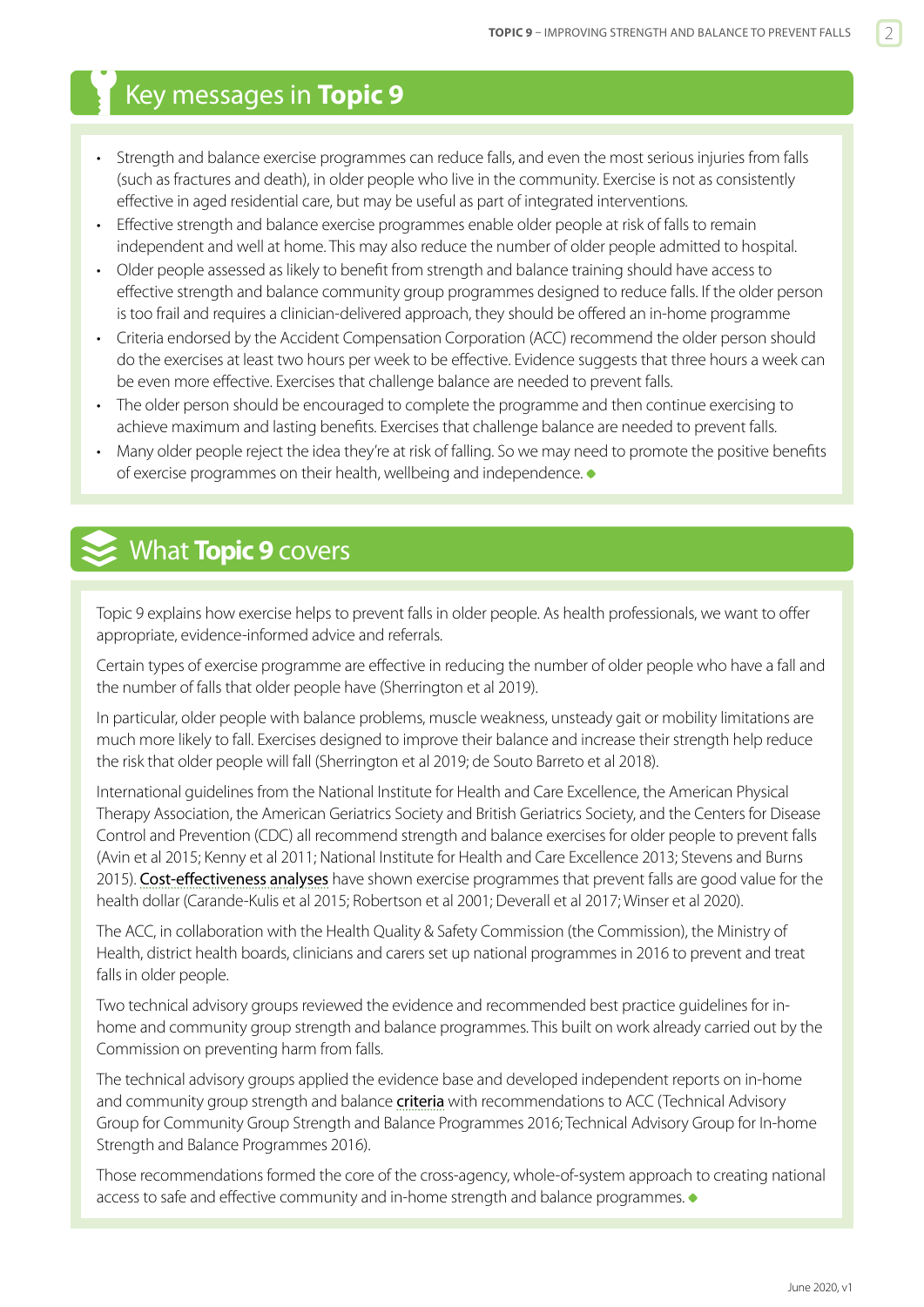<span id="page-2-0"></span>

## The right type of exercise improves, balance and strength

Although many different risk factors contribute to falls and subsequent injuries, muscle weakness, poor balance and unsteady gait underlie most falls (Campbell et al 1989). Older people with muscle weakness, balance or gait deficits, or limited mobility are 3–5 times more likely to fall in any one year than their peers without functional impairments (Rubenstein 2006).

Balance retraining exercises are key

[Exercise is physical activity](http://www.who.int/dietphysicalactivity/pa/en/) that is planned, structured, repetitive and aimed at improving or maintaining one or more components of physical fitness. Exercises that prevent falls need to challenge balance (Sherrington et al 2016; de Souto Barreto et al 2018). Strength and balance training exercises increase muscle strength, core balance and gait, even in frail older adults who are relatively weak (Panel on Prevention of Falls in Older Persons and Geriatrics Society 2011). Strength and balance exercises can also improve mental skills, and neurological control in older people (Sherrington and Henschke 2013).

Even so, not all types (or combination of types) of exercise reduce falls. The technical advisory groups' recommendations for effective exercise programmes are explained below.



## Which older person you should refer to which strength and balance programme

When deciding whether to refer an older person to a strength and balance exercise programme, consider the person's age, prior history of falls and cognitive impairment.

Ask any person aged 65 and above who lives in the community the following questions. The questions are key to determining the benefit of a strength and balance programme.

- 1. Have you slipped, tripped or fallen in the past year?
- 2. Do you have to use your hands to get out of a chair?
- 3. Have you stopped some activities because you're afraid you might lose your balance? Do you worry about falling?

Most older adults will benefit from exercise training. But if the answer to any of these questions is 'yes', they will be even more likely to benefit from a strength and balance programme designed to reduce falls. For the very frail requiring an in-home programme, they are more likely to have had assessment and management of their frailty-related health already and a referral for strength and balance should not therefore generate duplicating assessment and delayed interventions. For example, older people who receive services in-home will have already had a home-interRAI assessment.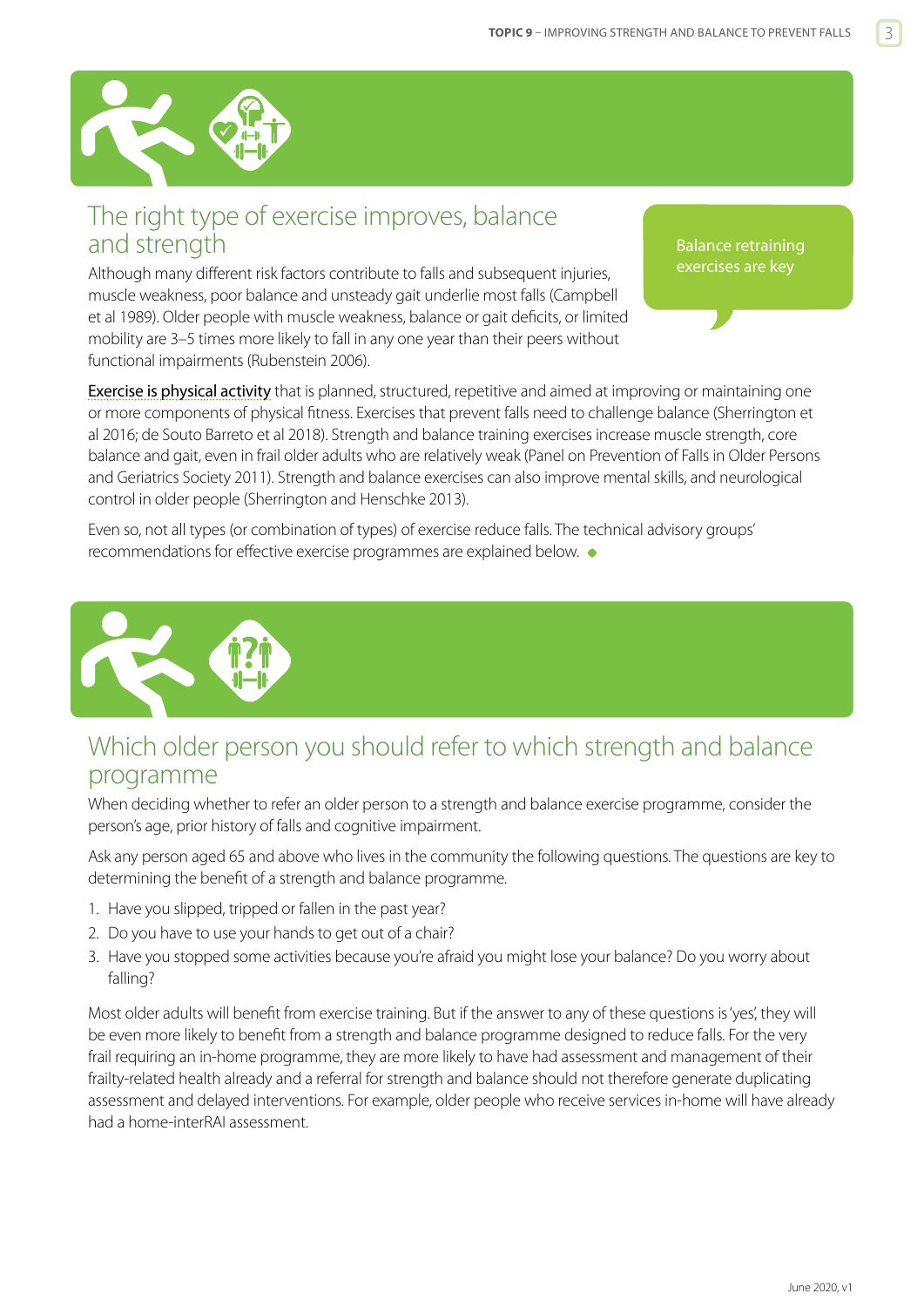#### <span id="page-3-0"></span>Community strength and balance group programmes

In most cases community strength and balance group programmes are appropriate for individuals aged 65 and older. Classes may also benefit others at increased risk of falling, such as adults aged 50–64 with clinically significant chronic conditions that affect their mobility, and adult Māori or Pacific peoples.

You could refer people who are living independently with mild cognitive impairment to a community strength and balance group programme. Consider the size of the class and the ability of the person to take part in a group activity, follow instructions and perform exercises at home (Technical Advisory Group for Community Group Strength and Balance Programmes 2016).

#### In-home strength and balance programmes

In-home strength and balance programmes, such as the Otago Exercise Programme (OEP), which involves one-on-one supervision, are appropriate for those who are over 75 (Māori and Pacific peoples over 65) and:

- have poor strength
- have poor balance
- are too frail to attend group-based exercise programmes in the community that focus on preventing falls
- have no access to a suitable community strength and balance group programme locally.

Referring an older person to an exercise programme doesn't mean you don't need to look at all their risk factors. Some risk factors may exclude the person or need to be addressed before the person starts exercises. Risk factors include, but aren't limited, to:

- cognitive impairment
- medication that may cause the older person to fall
- problems with vision
- foot problems
- hazards in the home
- other factors that may increase the risk of the older person falling (Technical Advisory Group for In-home Strength and Balance Programmes 2016).

It is important to note that many of the same guideline-based fall and fracture prevention interventions work for older people with cognitive impairment and are as applicable to this group of people who have even higher risk of falling (Lewis et al 2017). It may be that the older person's exercise programme simply needs to be more closely supervised.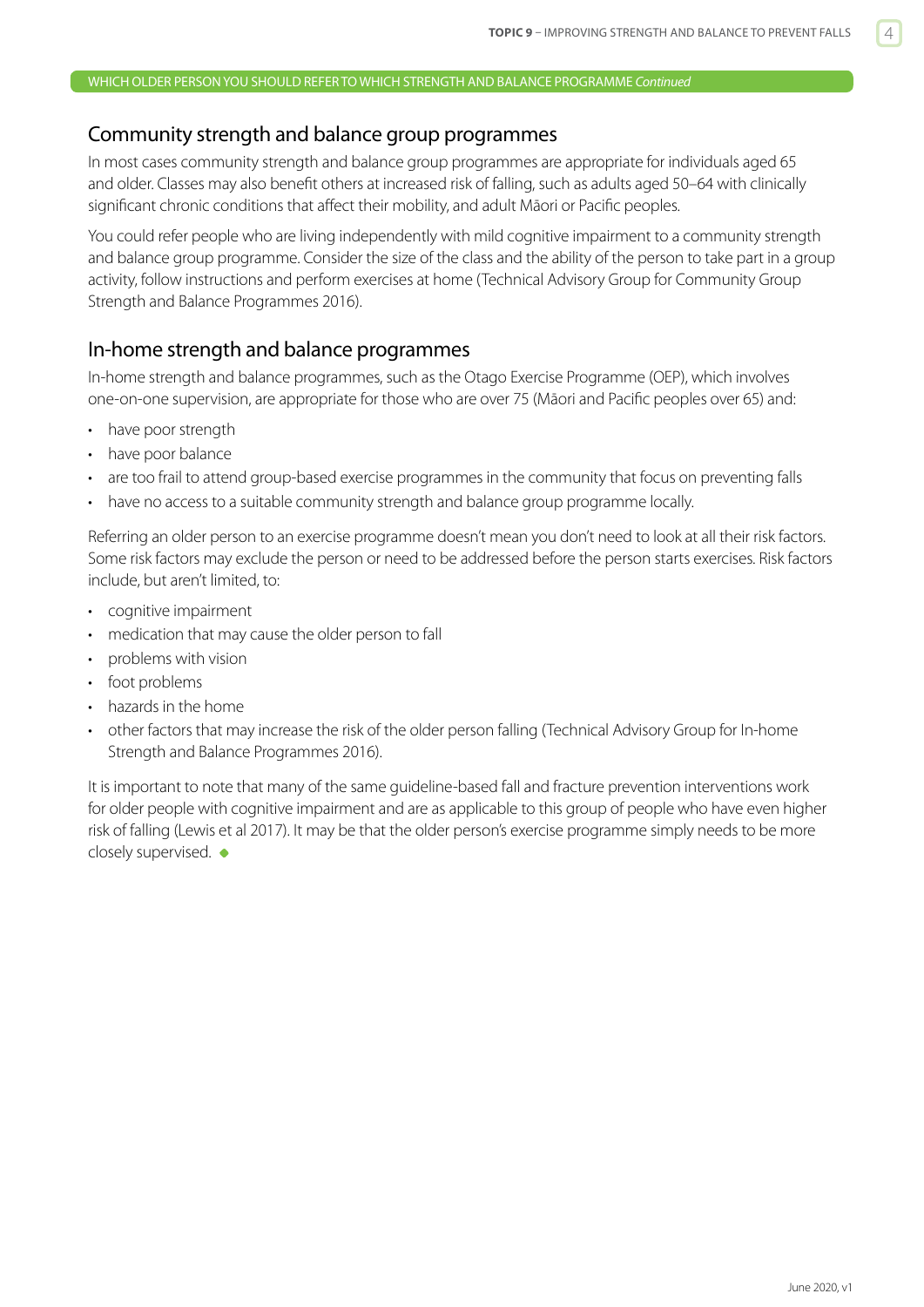<span id="page-4-0"></span>

## How to encourage older people to take part in exercise programmes

To encourage older people to take up, and stick with, an exercise programme, we need to design and offer programmes that will suit them. This means first considering what prevents them from taking part, and then removing those barriers. For example, the older person may:

- feel they are powerless to make a difference to their health and wellbeing
- fear they will fall
- deny their risk of falling
- underestimate their risk of falling
- think they won't finish the programme even before the start
- think that falling is a normal part of the ageing process
- be not used to exercising or have never exercised
- have poor health, or not expect any improvement
- have little physical, psychological, cognitive or social ability to do normal activities
- feel that programmes targeted at older people stigmatise them (Bunn et al 2008).

Health professionals should attempt to identify the motivators and deterrents of each individual during exercise interventions. Behavioural change strategies can then be tried, alongside educational elements in the programmes, so that participants can incorporate exercise into everyday life (Finnegan et al 2019a).

A common misconception is that exercising can be harmful. So it's worth emphasising to the older person that the benefits of exercise outweigh the risks of being inactive (Burton et al 2016).

Also, many older people don't think they're at risk of falling. So we should emphasise the many positive benefits [the older person will gain](http://www.health.govt.nz/system/files/documents/publications/physical-activity-for-older-people-factsheet-v2.pdf) by enrolling in an exercise programme. One key benefit is the person being able to keep their independence (Yardley et al 2006). Other benefits cited by older people themselves are interpersonal skills and the opportunity for social interaction, which arise through a group exercise programme (McPhate et al 2016).

A personal invitation from a health professional can increase the likelihood that an older person will take part in a strength and balance programme (Yardley et al 2006). Coupled with community follow-up, a Green Prescription for an exercise programme was successful at increasing activity in older age groups (Kerse et al 2005).

Exercise may be effective for those with cognitive impairment (but you will need to closely supervise the person) (Booth et al 2016; Burton et al 2015; Lewis et al 2017). Factors influencing adherence to falls prevention exercises in those with cognitive impairment include: routine, practical and emotional support, memory support, purpose, past experiences of sport and exercise, and belief in and experience of benefits. Health professionals should understand these individual cognitive, psychological, and practical factors for interventions to be successful (Hancox et al 2019).

If we offer the older person various types of exercise and the choice of a group or individual programme, they're more likely to take part (Yardley et al 2006). All exercise programmes should be culturally appropriate (for example, we should recognise that mixed-gender exercising may prevent an older person from taking part) (Jang et al 2015).

Emphasise that exercise programmes have many positive benefits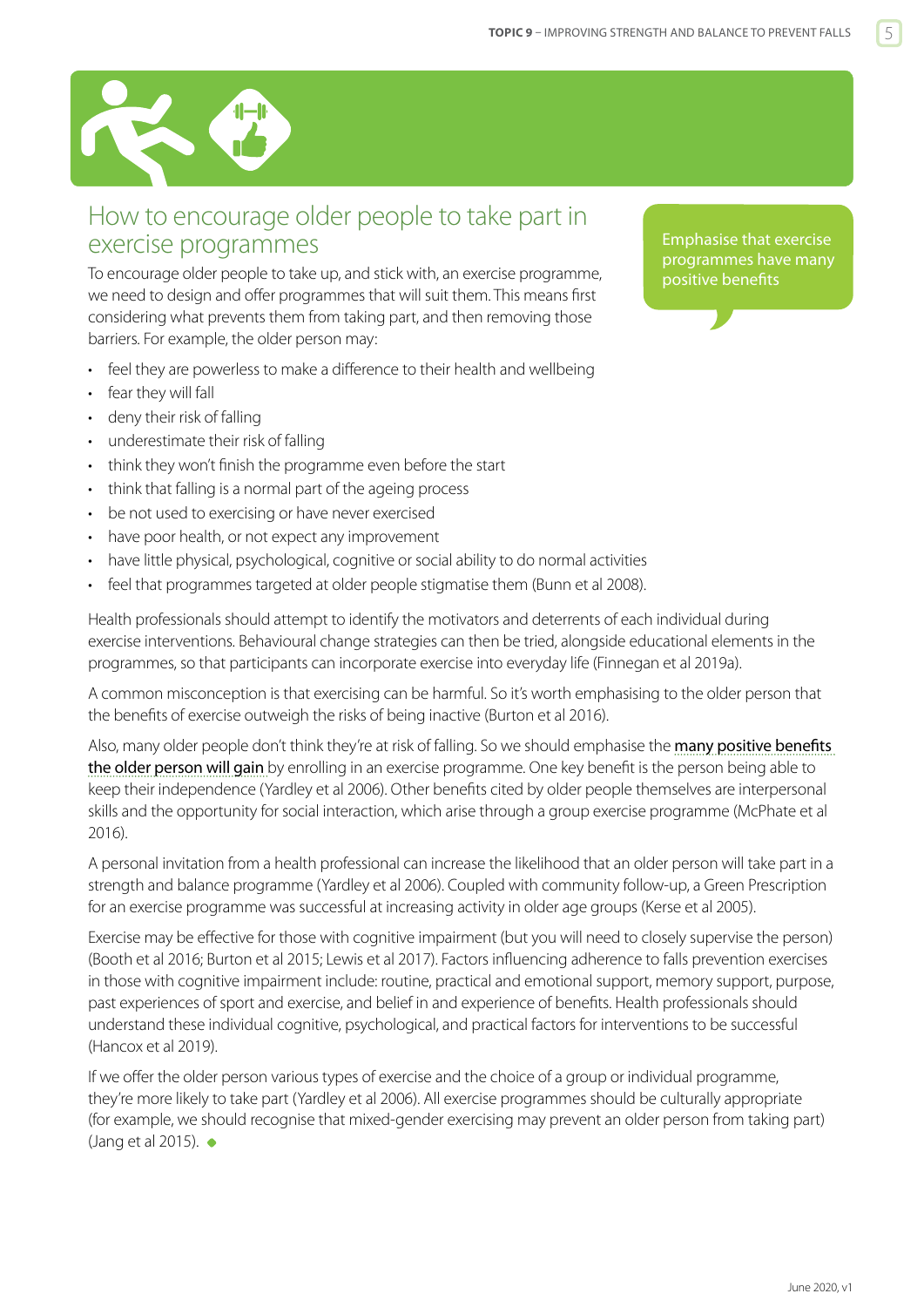<span id="page-5-0"></span>

## Features of effective exercise programmes

Successful exercise programmes for preventing falls provide multiple activities. These activities include a moderate-to-high challenge to balance, and training and resistance exercises to strengthen the muscles of lower limbs (legs) (de Souto Barreto et al 2018; Ng et al 2019; Sherrington et al 2018). Two hours a week for at least 10 weeks appears to be the minimum effective 'dose' of strength and balance

Falls prevention exercise programmes reduce falls-related fractures and injuries

training (Technical Advisory Group for Community Group Strength and Balance Programmes 2016). For best results, the older person should continue to do the exercises three or more hours a week and continue beyond the end of the formal exercise programme (Sherrington et al 2016; Finnegan et al 2019).

Time spent exercising can be a mix of group exercise classes with home-based exercises undertaken in between. Strength and balance exercise can be incorporated into daily activities. Incorporating exercise within functional activities can be a key part of the delivery of in-home exercise. For example, health care workers can get the older person to sit–stand five times before settling them in a chair (Clemson et al 2012).

The in-home Otago Exercise Programme has a significant evidence base behind it (Robertson et al 2002; Robertson et al 2001). Other programmes, such as step training (Okubo et al 2016) and the group Fitness and Mobility Exercise Programme (FaME) (Gawler et al 2016), also reduce the number of falls. Tai Chi exercise has also been demonstrated to prevent falls (Ng et al 2019).

The features of effective strength and balance programmes to prevent falls are summarised in the following two tables.

### Criteria for ensuring strength and balance group programmes for use in the community are effective

The technical advisory group established an evidence-based set of criteria for assessing community-based group exercise programmes. The criteria focus on improving the strength and balance of older adults.

- 1. The purpose of the programme must be to improve balance and leg strength to reduce the risk of falling.
- 2. Programme must include baseline and ongoing assessment of participant's physical function, including 'timed up and go'.
- 3. Programme must include exercises that provide individually assessed appropriate challenge to balance, and progressive strengthening of lower limbs.
- 4. Balance exercises should be a minimum of one-third of the total exercises, and should be done standing with progression to reduced base of support.
- 5. Programmes should include at least one hour-long group exercise session and, using resources provided, completion of home-based exercises every week for a duration of 10 weeks.
- 6. Programme should have a strategy to support ongoing regular physical activity or participation.
- 7. Instructors should be specially trained and have appropriate supervision (but need not be clinically trained).
- 8. Participants may be enrolled in the programme through a health professional or through self or community referrals.
- 9. Any inclusion or exclusion criteria must still ensure the programme is available to people at increased risk of falling.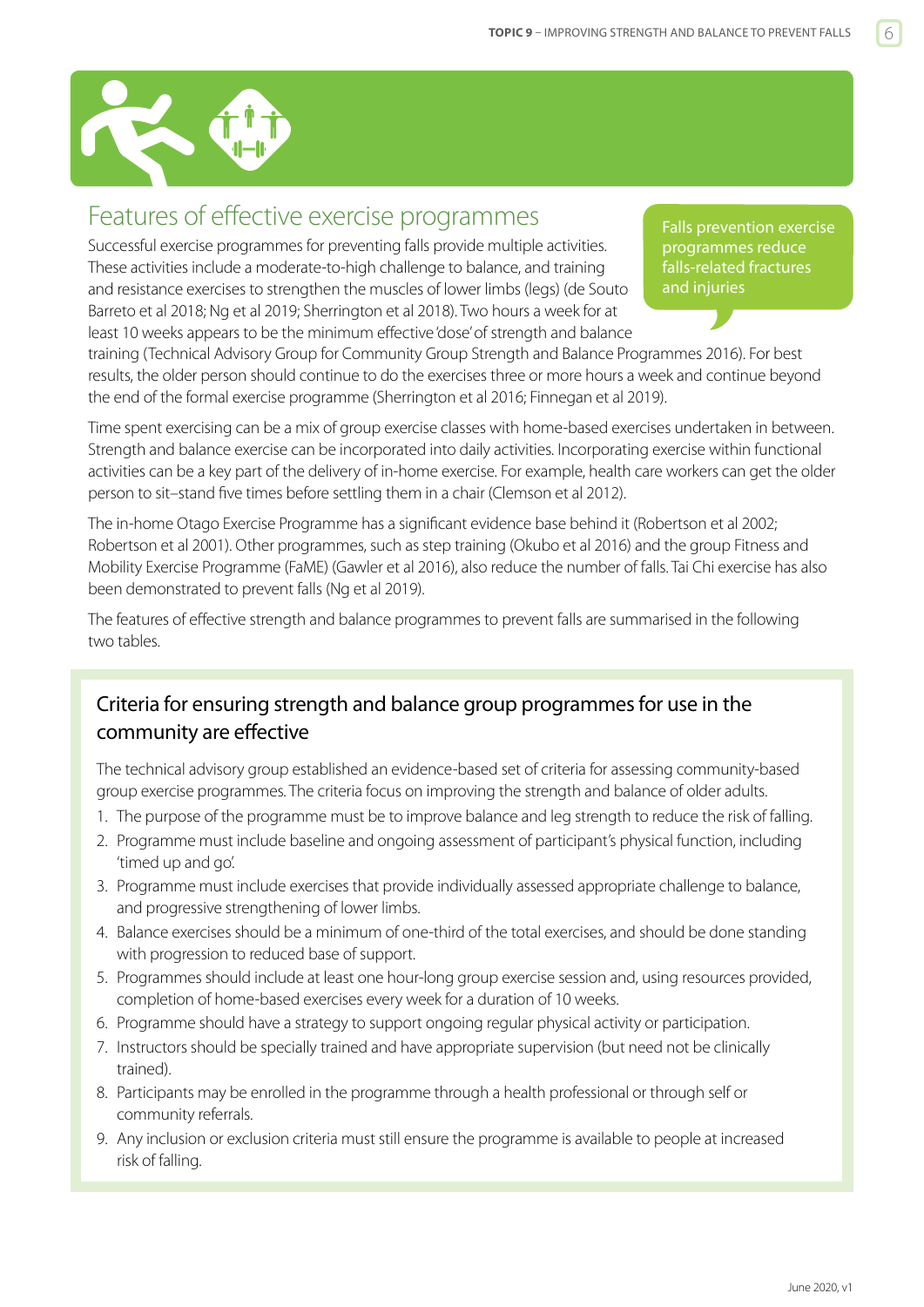### <span id="page-6-0"></span>Criteria for ensuring strength and balance programmes for use in the home are effective

The technical advisory group established an evidence-based set of criteria for assessing programmes for use in the home with one-on-one supervision. The criteria focus on improving the strength and balance of frail older adults.

- 1. The exercise programme must be specifically designed to prevent falls, and consist of progressive leg muscle strengthening and standing balance training exercises.
- 2. A person referred to the exercise programme must have identified strength and balance deficits and it is clinically inappropriate to attend a community class-based programme.
- 3. The exercise programme must be individually prescribed and supervised by an appropriately qualified registered health professional (eg, for the OEP a physiotherapist or physiotherapist mentored nurse) who actively monitors the exercise programme.
- 4. Exercises should have clear instructions and illustrations with advice to perform them at least three times a week.
- 5. Individual, conventional measures of strength and balance should be monitored at intervals and the exercise programme progressed to maintain improvement.
- 6. The exercise programme should be an integral part of a coordinated falls and fragility fracture prevention approach adopted across local health systems.

Ideally, the older person should continue the exercise programme, so they don't lose the benefits gained from exercising. An older person receiving in-home exercise may improve so they can join a community class.

If you think the older person can walk safely, then include walking in their exercise programme. The exercise must be appropriate for them. For example, don't include faster walking in a person's programme if they're likely to fall or if it might exacerbate a health-related condition (Sherrington et al 2016). Exercising by only walking doesn't reduce the number of falls, but it does benefit the cardiovascular and overall health of the older person.  $\bullet$ 



## How exercise helps to reduce falls – the evidence base

Systematic reviews and meta-analyses have assessed exercise programmes designed to prevent older adults from falling. Many studies examined falls alone, however evidence from systematic review shows that exercise programmes can prevent injury as well as falls (El-Khoury et al 2013).

#### Group programmes

- A 2016 systematic review and meta-analysis showed that group exercise programmes in the community that incorporated a range of strength and balance activities helped to reduce falls by 21–39 percent (88 trials, 19,478 participants) (Sherrington et al 2016). The group programmes (eg, FaME programme) are effective for older people in all groups at risk of falling (Gawler et al 2016).
- A 2012 Cochrane review of falls prevention interventions in older people also found that group-based exercises and in-home exercise programmes are effective in preventing falls (Gillespie et al 2012).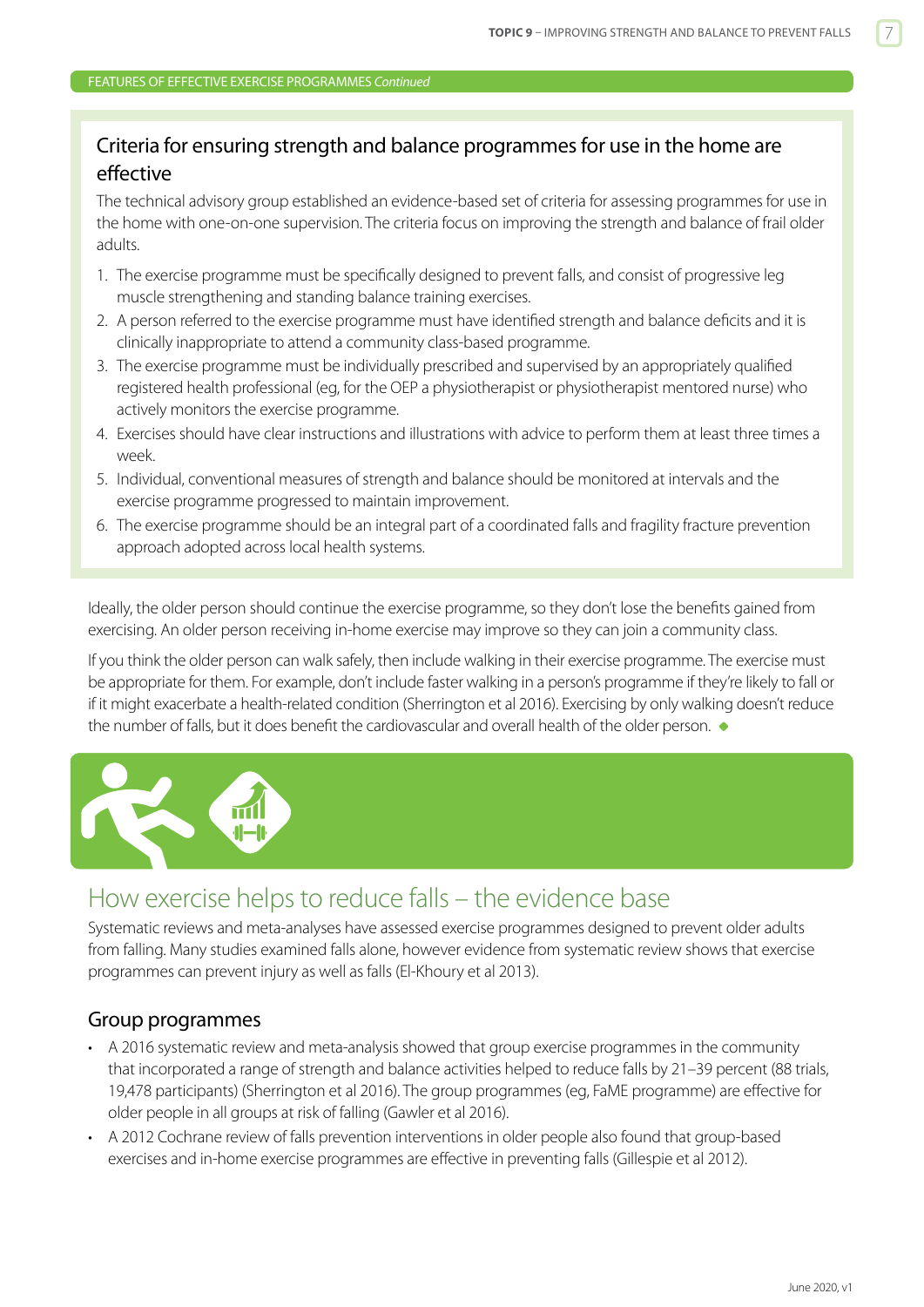#### HOW EXERCISE HELPS TO REDUCE FALLS - THE EVIDENCE BASE *Continued*

#### Home-based programmes

- Exercise programmes at home that incorporated specific strength and balance activities helped to reduce falls by 32 percent (seven trials, 951 participants) (Gillespie et al 2012). Three of these trials tested the OEP in Dunedin and Auckland (Gillespie et al 2012).
- The home-based OEP reduced falls-related injuries by 35 percent (four trials, 1016 participants) (Robertson et al 2002).
- The OEP reduced the risk of death in the study period by 55 percent (seven trials, 1503 participants) (Thomas et al 2010).
- The OEP was more effective in participants aged 80 years and above. Injurious falls were reduced by 46 percent more in this age group than in those aged 65–79 (Robertson et al 2002).

Exercise helps to reduce people's fear of falling (Kumar et al 2016) and mitigates the impact of sarcopenia (muscle loss) (de Labra et al 2015).

In addition, meta-analyses suggest a relatively small, but possibly important, effect of exercise on bone density in post-menopausal women. (Howe et al 2011) Osteoporosis New Zealand recommends regular weight-bearing [exercise](http://osteoporosis.org.nz/clinical-guidance/) to help maintain bone density.

A 2019 systematic review found that in long-term care, strength and balance exercise as a single intervention, reduced the number of fallers and recurrent fallers by 36 percent and 41 percent, respectively (Gulka et al 2019). However, we also know that complex interventions in ARC may be effective only when delivered with additional staffing, expertise or resources across multiple levels of the organisation (Francis-Coad 2018). This may partly explain previous uncertainty in the literature around the effectiveness of exercise in ARC.

Exercising can carry risks. Evidence shows that exercise programmes to prevent falls are generally safe, but participants in one trial, who used heavy ankle-cuff weights, experienced back or knee pain directly attributable to the resistance exercises (Latham et al 2003). As a general rule, exercises should start light, then gradually become harder and more intense (Campbell and Robertson 2010). A challenge to balance and muscle strength and progression of difficulty are essential for optimal benefit. We must take care with individuals recently discharged from hospital because evidence suggests that exercise may increase falls in this group (Naseri et al 2018). It is probably appropriate for those recently discharged from hospital to have more supervision initially and to begin with a lower dose of exercise.

One indication of the critical importance of widespread uptake of strength and balance programmes comes from a modelling study (Benzinger et al 2016). A model of the future demographic transitions in Bavaria showed that to limit the increase in number of fractures between 2014 and 2025 to only 10 percent, fall-prevention exercise participation rates need to be 25 percent, whereas to hold the 2025 rates flat at 2014 rates will require 43 percent participation in fall-prevention exercises. Large-scale intervention is needed.  $\bullet$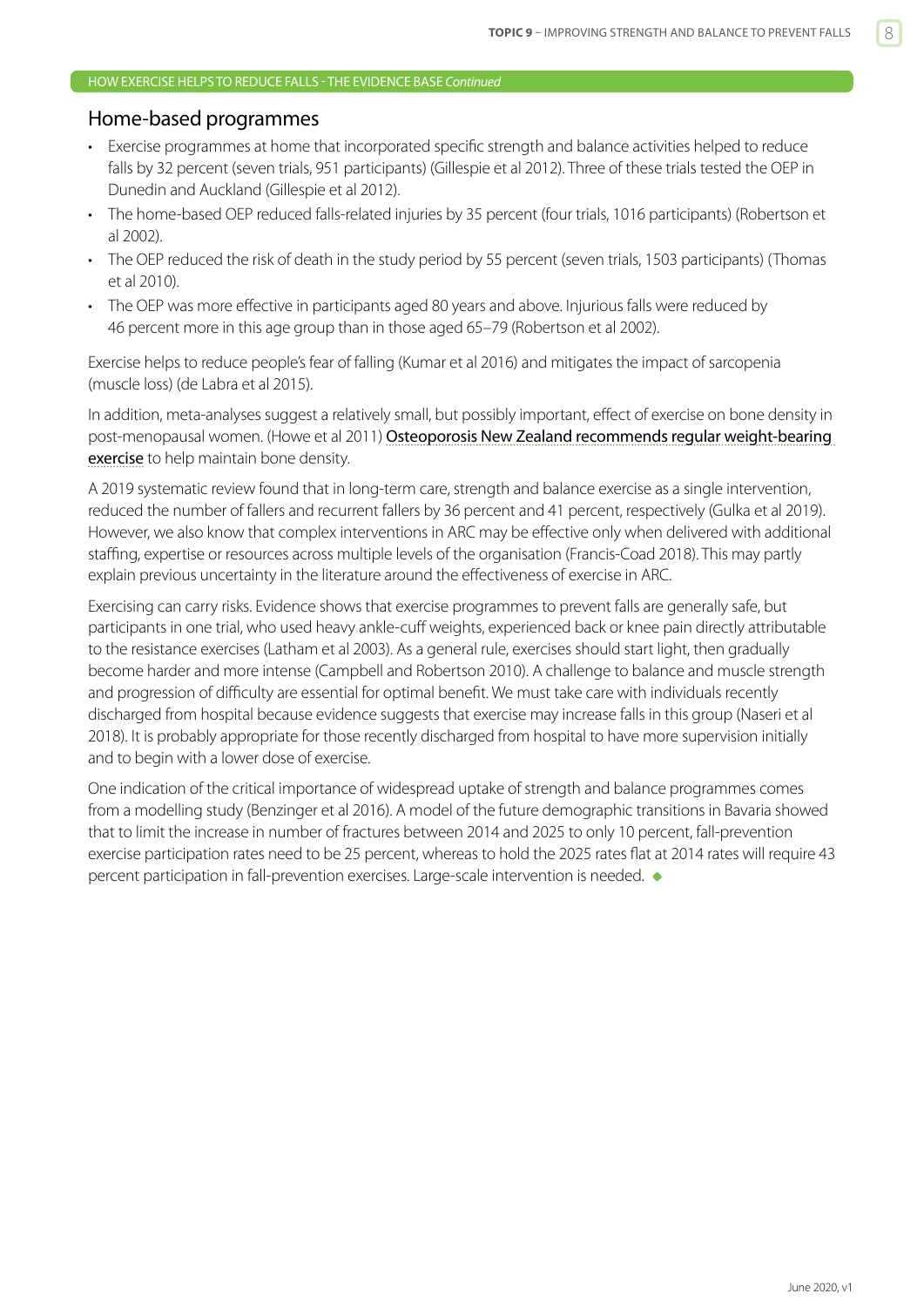<span id="page-8-0"></span>

## 60 MINUTES OF PROFESSIONAL DEVELOPMENT

This learning activity equals 60 minutes of your professional development.

You can add it to the personal professional record you keep to check off your competence framework requirements.

To complete this learning activity, first read the whole topic and the three required readings, then assess your learning with the [10 self-test questions](#page-10-0).

#### **Learning objectives**

Reading and reflecting on Topic 9 and the materials in this teaching and learning package will enable you to:

- outline best practice recommendations for older people to exercise so they don't fall
- explain why balance retraining and muscle strengthening are important in helping older people not to fall
- base your advice and referrals for strength and balance exercises on current evidence
- explore positive approaches to promoting strength and balance exercises with patients/residents/clients and their families/whānau.

#### **Teaching and learning package**

Gather up the resources you'll need. Use the hyperlinks in this topic, or download or print the reference material.

#### **Required reading**

These three readings will help you form evidence-informed perspectives on how exercise can prevent older people from falling.

- 1. This 2016 [review](https://bjsm.bmj.com/content/bjsports/51/24/1750.full.pdf) investigated the characteristics of effective falls prevention exercise programmes and makes best-practice recommendations.
- 2. Don't mention the f-word! [Advice on communicating falls prevention messages to older people](http://www.slips-online.co.uk/resources/dont-mention-the-f-word.pdf) is based on a study encouraging positive attitudes to help prevent falls in later life.
- 3. Ministry of Health [factsheet on physical activity for older people](http://www.health.govt.nz/system/files/documents/publications/physical-activity-for-older-people-factsheet-v2.pdf).



## +30 MINUTES RECOMMENDED VIEWING

These three audiovisuals of exercise programmes to prevent falls are part of a holistic approach to preventing falls. Viewing them will help you relate evidence and best practice to real-life initiatives.

- 1. [Staying on your feet in the community](http://www.open.hqsc.govt.nz/falls/publications-and-resources/publication/1262/) (13 minutes 19 seconds) describes a group-based exercise programme led by trained peers.
- 2. [Staying safe on your feet at home](http://www.open.hqsc.govt.nz/falls/publications-and-resources/publication/915/) (12 minutes 26 seconds) describes a coordinated programme in Canterbury for preventing falls. It includes a strength and balance exercise programme for use in the home exercise programme.
- 3. [Preventing falls in a residential care facility for the aged](http://www.open.hqsc.govt.nz/falls/publications-and-resources/publication/1106/) (7 minutes 52 seconds) looks at how one care facility is working with residents and their families/whānau.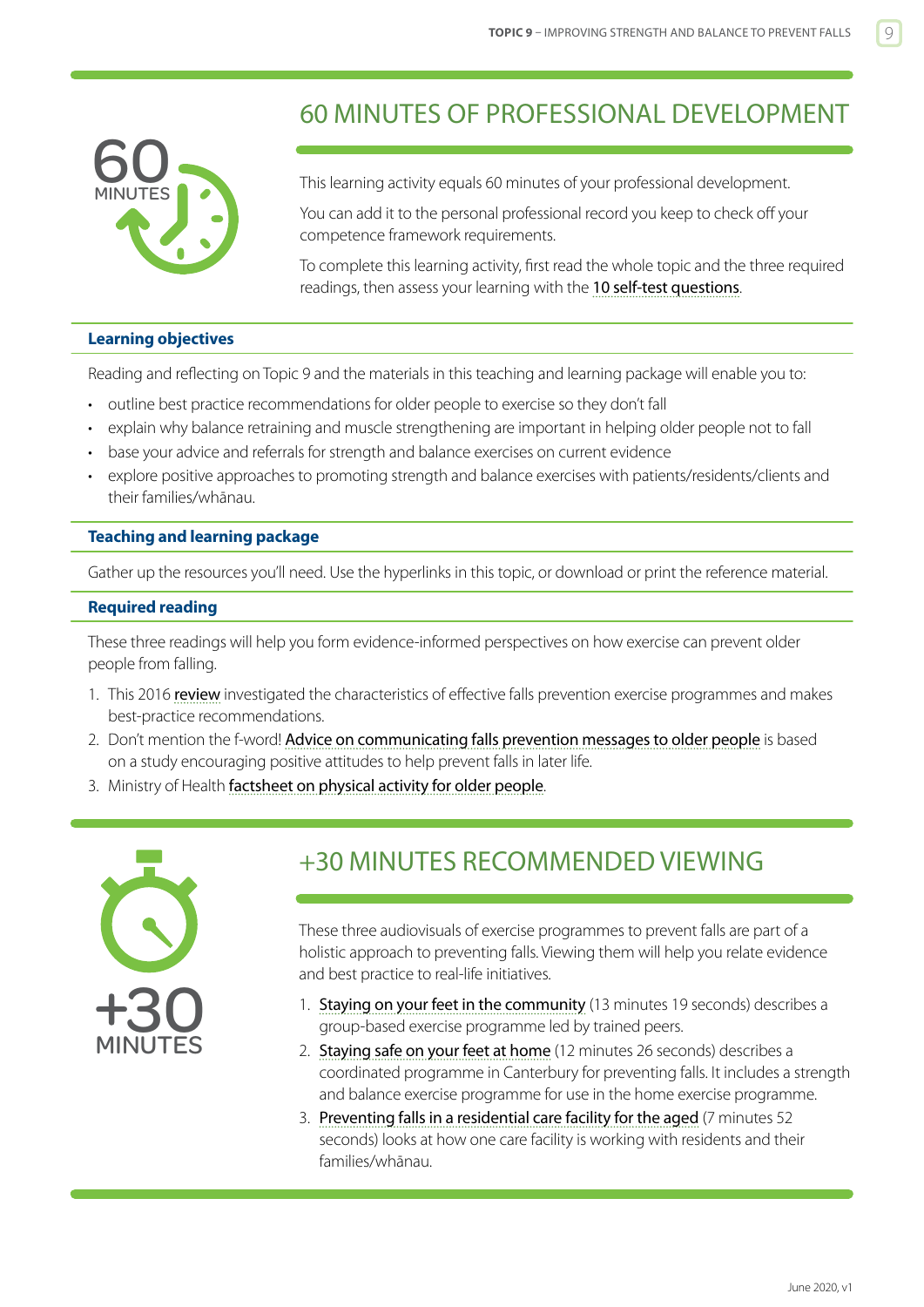## <span id="page-9-0"></span>RECOMMENDED RESOURCES AND WEBSITES

#### **Resources for consumers**

The Live Stronger for Longer programme has a number of resources for consumers that can be downloaded, ordered or shared online. These are available at: <www.livestronger.org.nz>.

Ministry of Health [factsheet on physical activity for older people](http://www.health.govt.nz/system/files/documents/publications/physical-activity-for-older-people-factsheet-v2.pdf).

The CDC website lists [positive benefits of physical activity](https://www.cdc.gov/physicalactivity/basics/pa-health/index.htm).

International Osteoporosis Foundation [exercise recommendations](http://www.iofbonehealth.org/exercise-recommendations).

#### **Resources for health care providers**

Audiovisual: [Staying safe on your feet at home](http://www.open.hqsc.govt.nz/falls/publications-and-resources/publication/915/) (12 minutes 26 seconds) describes a coordinated falls prevention programme in Christchurch. This wider programme includes an exercise programme for older people to do in their home.

[Falling costs: the case for investment](http://www.hqsc.govt.nz/assets/Falls/PR/Falling-costs-case-for-investment-report-June-2013.pdf) investigates whether exercise programmes to prevent falls in older people in New Zealand offer value for money.

Ministry of Health [Guidelines on physical activity for older people](http://www.health.govt.nz/publication/guidelines-physical-activity-older-people-aged-65-years-and-over).

For information on Tai Chi for older people, see [Tai Chi for falls prevention](http://www.livingchi.com.au/tai-chi-programs/tai-chi-for-falls-prevention) and [Tai Chi: Moving for](https://tjqmbb.org/)  [Better Balance](https://tjqmbb.org/).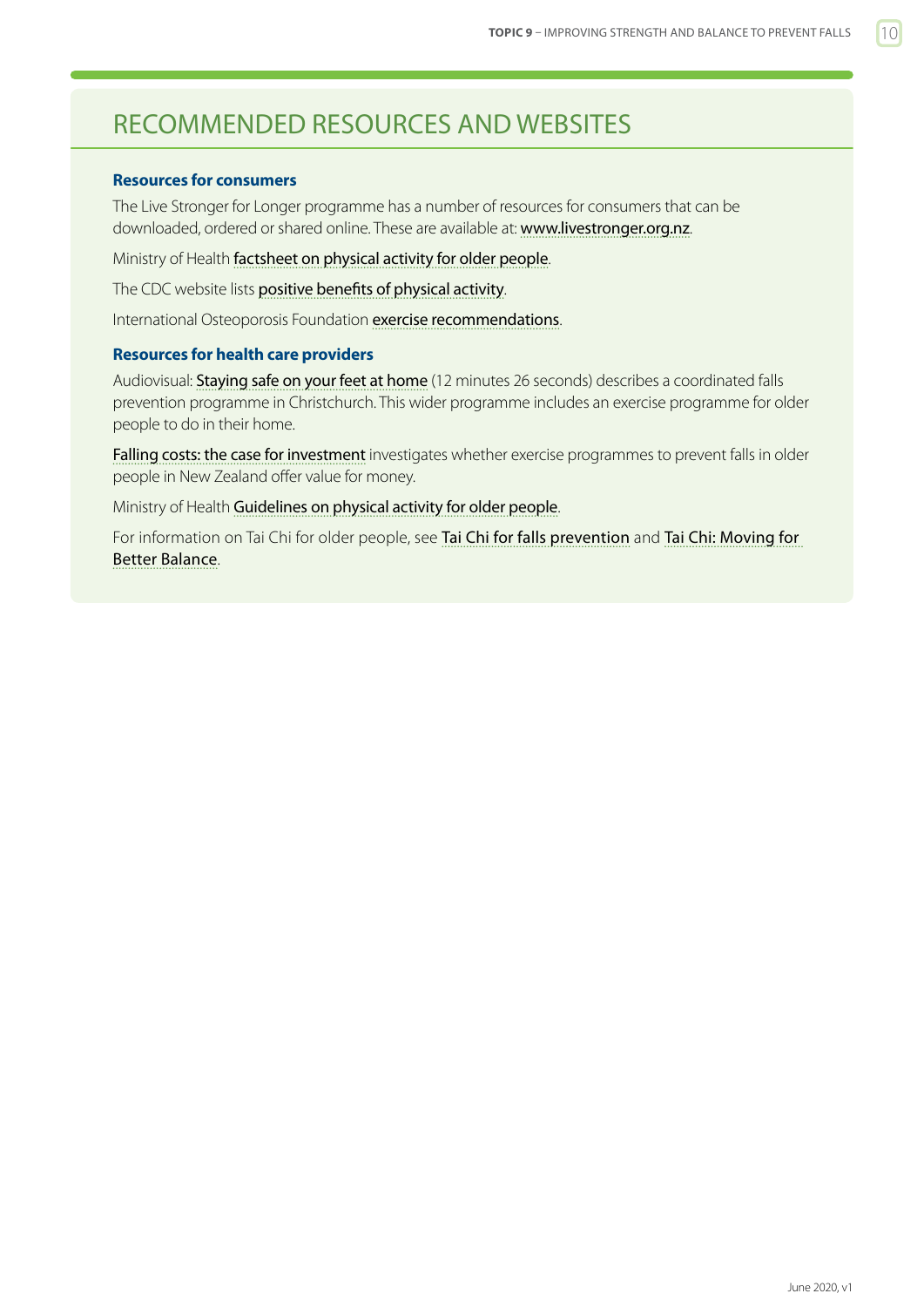# <span id="page-10-0"></span>**1O** QUESTIONS

**TOPIC** Professional development:



ANSWER

#### **ANSWER these questions to check you have retained the knowledge reviewed in this topic and readings** 1 Researchers say exercise programmes of more than 3 hours a week and high-challenge balance training can prevent falls (see **Table 4** of the required reading '[Exercise to prevent falls in older adults'](https://bjsm.bmj.com/content/bjsports/51/24/1750.full.pdf)). Which of these four combinations has the greatest effect on falls? Check the correct box:  $\Box$  inclusion of high challenge balance training □ 3+ hours per week of intervention  $\Box$  neither high challenge balance training or  $3+$  hours per week of intervention  $\Box$  high challenge balance training and  $3+$  hours per week of intervention 2 This reading's first 'best practice' recommendation (Box 1) is that exercises must provide a moderate or high challenge to balance to be effective in preventing falls. What exercises **do not** achieve this aim?  $\square$  extending the base of support while standing  $\square$  moving the centre of gravity while standing  $\Box$  reducing the need to use the arms for support while standing 3 Mr Brown is 72 years old. He says his legs are 'not as good as they were'. He is wondering what physical activity and exercise he should add to his weekly round of golf to 'future-proof' himself. How would you approach a conversation with Mr Brown?  $\Box$  advise him to take it easy – golf once a week is enough physical activity and there is no benefit in adding specific exercises  $\Box$  discuss the recommendations in [this factsheet](http://www.health.govt.nz/system/files/documents/publications/physical-activity-for-older-people-factsheet-v2.pdf) with him, and suggest participation in a Tai Chi or group exercise class  $\bf{4}$  | Mrs Jones is 79 years old and living independently. Recently, she lost her balance and fell while out with friends. She suffered bruising and is afraid of falling again. She is wondering if physical activity or exercises could help prevent another fall. What would your evidence-informed suggestion be?  $\Box$  stay at home and move about the house as little as possible to reduce the risk of falls  $\Box$  regularly attend a falls prevention exercise class at the local community centre  $\Box$  go for a very brisk walk for two hours every day for the next three weeks 5 The hospital discharged Mrs Smith after she fractured her wrist in a fall. Mrs Smith is 83, lives with her daughter, and is motivated 'not to be a burden'. The community physiotherapist has visited her to teach her a set of exercises she can do at home. Which option is better for Mrs Smith to reduce the risk of further falls?  $\Box$  around 30 minutes once each week for 2 months, then discontinue the exercises  $\Box$  around 30 minutes a day on 3 days each week for 6 months, and continue the exercises 6 What process do you use in your care setting to assess whether older patients/residents/clients are having problems with their balance, gait or lower-body strength? The process we use is... What would you need to change (if anything) to put in place a methodical and consistent approach to assessing all older people for balance and lower-body strength? What we would need to change is... 7 Describe three specific things you already do (or could do) to help your patients/residents/clients participate in exercise programmes to prevent falls? 1. 2. 3. **Outline three learnings or insights and how you will APPLY them in your practice** 8 My first learning/insight is: I will apply it in practice by: **9 Questions to test your knowledge PROFESSIONAL ASSESS the processes used for assessing strength and balance impairments in older people in your setting** ACTIVITY

Validation that learner has completed this professional development activity  $\blacksquare$  Signature: NAME: PROFESSION: CONTACT: DATE: REGISTRATION ID: WORKPLACE:

LEARNER NAME: PROFESSION: DESIGNATION: DATE: REGISTRATION ID: WORKPLACE:

 $\bigcirc$  My second learning/insight is: I will apply it in practice by:

10 My third learning/insight is:

I will apply it in practice by:

ASSESS

APPLY